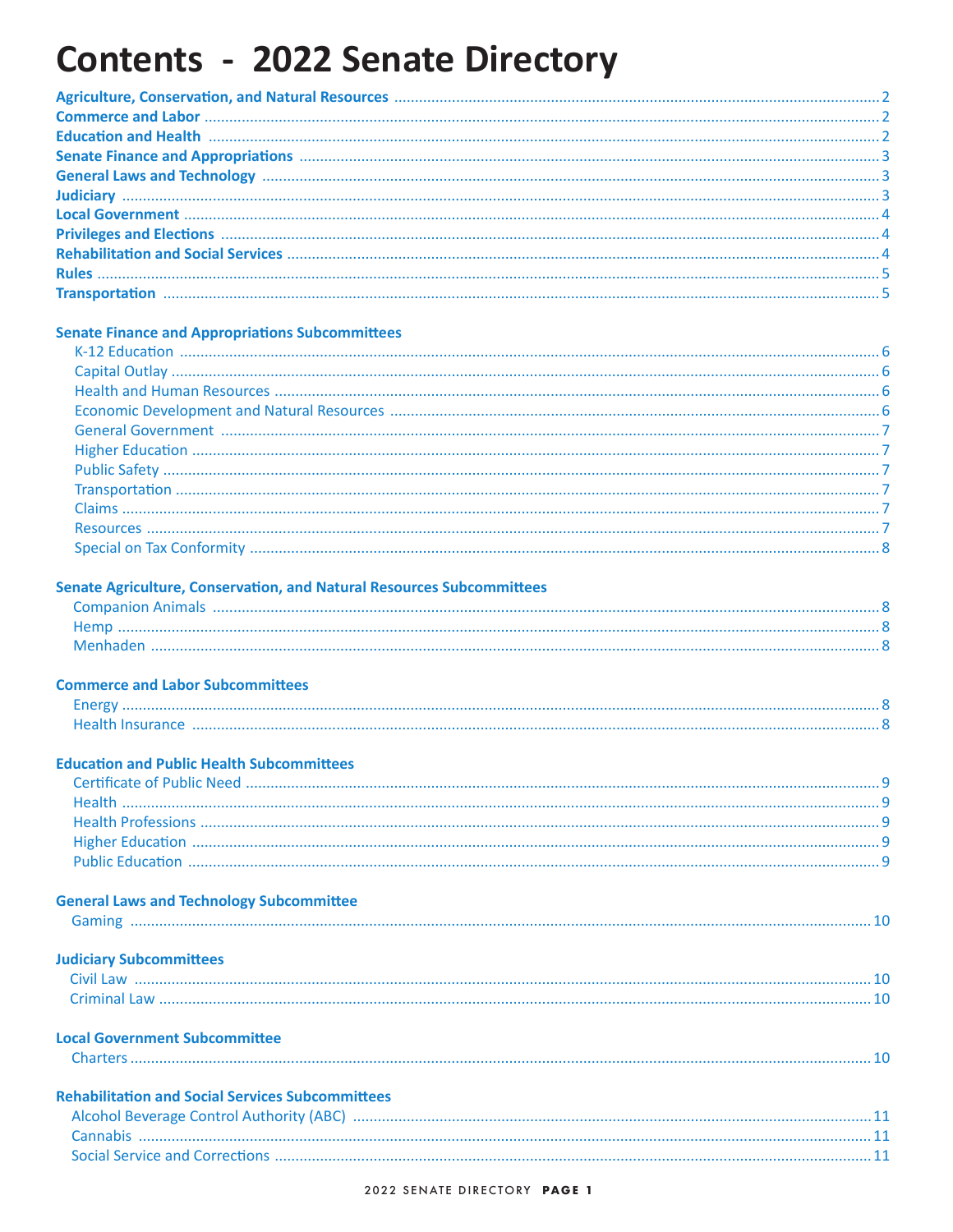<span id="page-1-0"></span>

# **2022 Virginia General Assembly Senate**



| Agriculture, Conservation, and Natural Resources - Meet Tuesday 30 minutes after adjourment |                                                               |                |  |
|---------------------------------------------------------------------------------------------|---------------------------------------------------------------|----------------|--|
| Peterson                                                                                    | district34@senate.virginia.gov                                | (804) 698-7534 |  |
| Hanger                                                                                      | district24@senate.virginia.gov                                | (804) 698-7524 |  |
| Ruff                                                                                        | district15@senate.virginia.gov                                | (804) 698-7515 |  |
| Obenshain                                                                                   | district26@senate.virginia.gov                                | (804) 698-7526 |  |
| <b>Stuart</b>                                                                               | district28@senate.virginia.gov                                | (804) 698-7528 |  |
| Marsden                                                                                     | district37@senate.virginia.gov                                | (804) 698-7537 |  |
| Stanley                                                                                     | district20@senate.virginia.gov                                | (804) 698-7520 |  |
| Lewis                                                                                       | district06@senate.virginia.gov                                | (804) 698-7506 |  |
| Suetterlein                                                                                 | district19@senate.virginia.gov                                | (804) 698-7519 |  |
| Mason                                                                                       | district01@senate.virginia.gov                                | (804) 698-7501 |  |
| McClellan                                                                                   | district09@senate.virginia.gov                                | (804) 698-7509 |  |
| Favola                                                                                      | district31@senate.virginia.gov                                | (804) 698-7531 |  |
| Morrissey                                                                                   | district16@senate.virginia.gov                                | (804) 698-7516 |  |
| Pillion                                                                                     | district40@senate.virginia.gov                                | (804) 698-7540 |  |
| Hashmi                                                                                      | district10@senate.virginia.gov                                | (804) 698-7510 |  |
|                                                                                             | Commerce and Labour - Meet Monday 15 minutes after adjourment |                |  |
| Saslaw                                                                                      | district35@senate.virginia.gov                                | (804) 698-7535 |  |
| Norment                                                                                     | district03@senate.virginia.gov                                | (804) 698-7503 |  |
| Newman                                                                                      | district23@senate.virginia.gov                                | (804) 698-7523 |  |
| Obenshain                                                                                   | district26@senate.virginia.gov                                | (804) 698-7526 |  |
| Lucas                                                                                       | district18@senate.virginia.gov                                | (804) 698-7518 |  |
| Spruill                                                                                     | district05@senate.virginia.gov                                | (804) 698-7505 |  |
| Edwards                                                                                     | district21@senate.virginia.gov                                | (804) 698-7521 |  |
| Deeds                                                                                       | district25@senate.virginia.gov                                | (804) 698-7525 |  |
| Barker                                                                                      | district39@senate.virginia.gov                                | (804) 698-7539 |  |
| Marsden                                                                                     | district37@senate.virginia.gov                                | (804) 698-7537 |  |
| Ebbin                                                                                       | district30@senate.virginia.gov                                | (804) 698-7530 |  |
| Lewis                                                                                       | district06@senate.virginia.gov                                | (804) 698-7506 |  |
| Surovell                                                                                    | district36@senate.virginia.gov                                | (804) 698-7536 |  |
| Mason                                                                                       | district01@senate.virginia.gov                                | (804) 698-7501 |  |
| Bell                                                                                        | district13@senate.virginia.gov                                | (804) 698-7513 |  |
| Education and Health $-$ Meet Thursday at 8:00 AM                                           |                                                               |                |  |
| Lucas                                                                                       | district18@senate.virginia.gov                                | (804) 698-7518 |  |
| Saslaw                                                                                      | district35@senate.virginia.gov                                | (804) 698-7535 |  |
| Howell                                                                                      | district32@senate.virginia.gov                                | (804) 698-7532 |  |
| Newman                                                                                      | district23@senate.virginia.gov                                | (804) 698-7523 |  |
| Locke                                                                                       | district02@senate.virginia.gov                                | (804) 698-7502 |  |
| Barker                                                                                      | district39@senate.virginia.gov                                | (804) 698-7539 |  |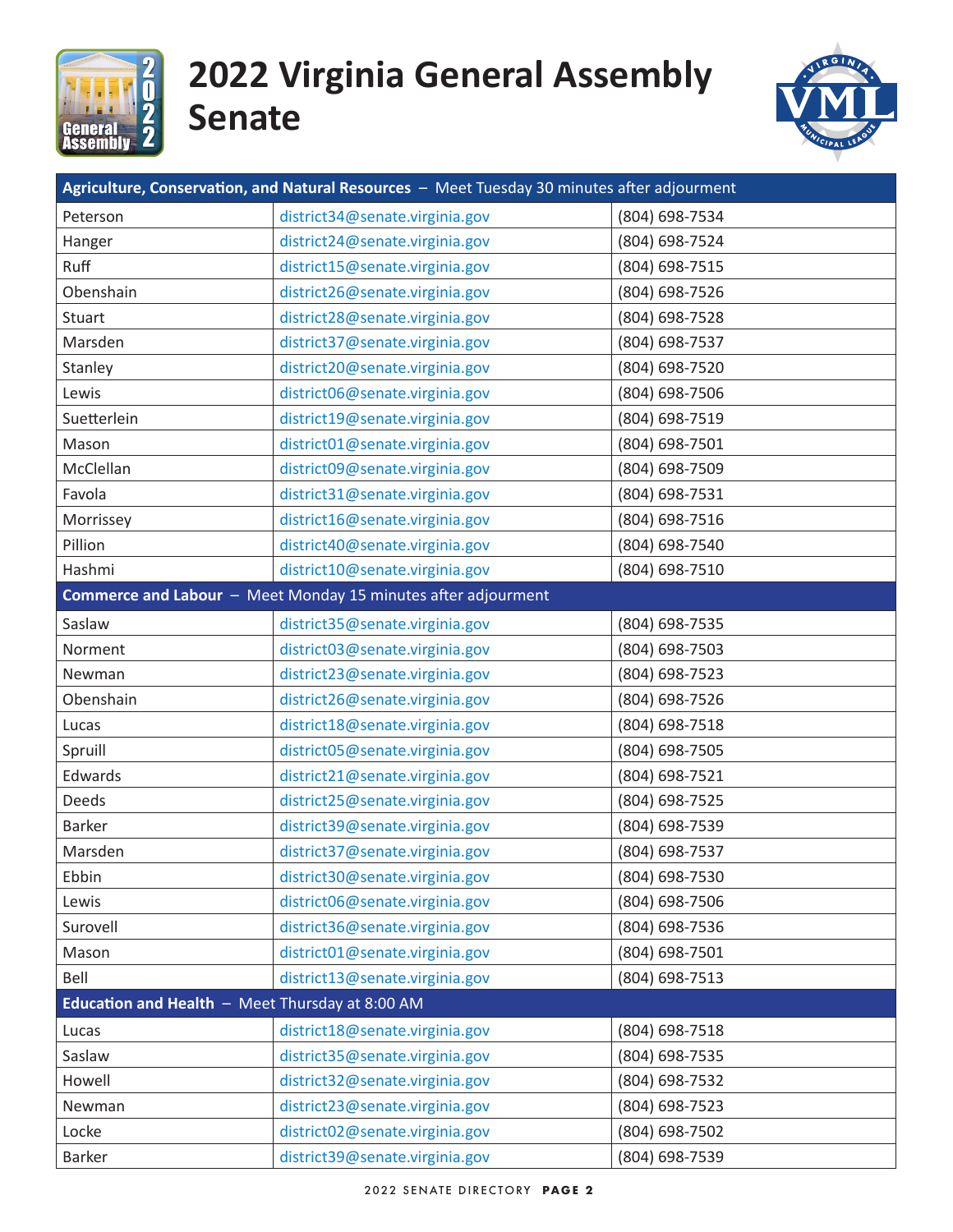<span id="page-2-0"></span>

| Education and Health cont. - Meet Thursday at 8:00 AM |                                                                           |                |
|-------------------------------------------------------|---------------------------------------------------------------------------|----------------|
| Petersen                                              | district34@senate.virginia.gov                                            | (804) 698-7534 |
| Cosgrove                                              | district14@senate.virginia.gov                                            | (804) 698-7514 |
| Lewis                                                 | district06@senate.virginia.gov                                            | (804) 698-7506 |
| Dunnavant                                             | district12@senate.virginia.gov                                            | (804) 698-7512 |
| Suetterlein                                           | district19@senate.virginia.gov                                            | (804) 698-7519 |
| Peake                                                 | district22@senate.virginia.gov                                            | (804) 698-7522 |
| Edwards                                               | district21@senate.virginia.gov                                            | (804) 698-7521 |
| Hashmi                                                | district10@senate.virginia.gov                                            | (804) 698-7510 |
| Pillion                                               | district40@senate.virginia.gov                                            | (804) 698-7540 |
|                                                       | Senate Finance and Appropriations - Meet Tuesday and Wednesday at 9:00 AM |                |
| Howell                                                | district32@senate.virginia.gov                                            | (804) 698-7532 |
| Saslaw                                                | district35@senate.virginia.gov                                            | (804) 698-7535 |
| Norment                                               | district03@senate.virginia.gov                                            | (804) 698-7503 |
| Hanger                                                | district24@senate.virginia.gov                                            | (804) 698-7524 |
| Lucas                                                 | district18@senate.virginia.gov                                            | (804) 698-7518 |
| Newman                                                | district23@senate.virginia.gov                                            | (804) 698-7523 |
| Ruff                                                  | district15@senate.virginia.gov                                            | (804) 698-7515 |
| Vogel                                                 | district27@senate.virginia.gov                                            | (804) 698-7527 |
| <b>Barker</b>                                         | district39@senate.virginia.gov                                            | (804) 698-7539 |
| Edwards                                               | district21@senate.virginia.gov                                            | (804) 698-7521 |
| Deeds                                                 | district25@senate.virginia.gov                                            | (804) 698-7525 |
| Locke                                                 | district02@senate.virginia.gov                                            | (804) 698-7502 |
| Petersen                                              | district34@senate.virginia.gov                                            | (804) 698-7534 |
| Marsden                                               | district37@senate.virginia.gov                                            | (804) 698-7537 |
| Ebbin                                                 | district30@senate.virginia.gov                                            | (804) 698-7530 |
| McClellan                                             | district09@senate.virginia.gov                                            | (804) 698-7509 |
|                                                       | General Laws and Technology - Meet Wednesday 30 minutes after adjourment  |                |
| Barker                                                | district39@senate.virginia.gov                                            | (804) 698-7539 |
| Ruff                                                  | district15@senate.virginia.gov                                            | (804) 698-7515 |
| Locke                                                 | district02@senate.virginia.gov                                            | (804) 698-7502 |
| Vogel                                                 | district27@senate.virginia.gov                                            | (804) 698-7527 |
| Ebbin                                                 | district30@senate.virginia.gov                                            | (804) 698-7530 |
| Reeves                                                | district17@senate.virginia.gov                                            | (804) 698-7517 |
| McPike                                                | district29@senate.virginia.gov                                            | (804) 698-7529 |
| Dunnavant                                             | district12@senate.virginia.gov                                            | (804) 698-7512 |
| Mason                                                 | district01@senate.virginia.gov                                            | (804) 698-7501 |
| Boysko                                                | district33@senate.virginia.gov                                            | (804) 698-7533 |
| Stuart                                                | district28@senate.virginia.gov                                            | (804) 698-7528 |
| Pillion                                               | district40@senate.virginia.gov                                            | (804) 698-7540 |
| Bell                                                  | district13@senate.virginia.gov                                            | (804) 698-7513 |
| Hashmi                                                | district10@senate.virginia.gov                                            | (804) 698-7510 |
| Kiggans                                               | district07@senate.virginia.gov                                            | (804) 698-7507 |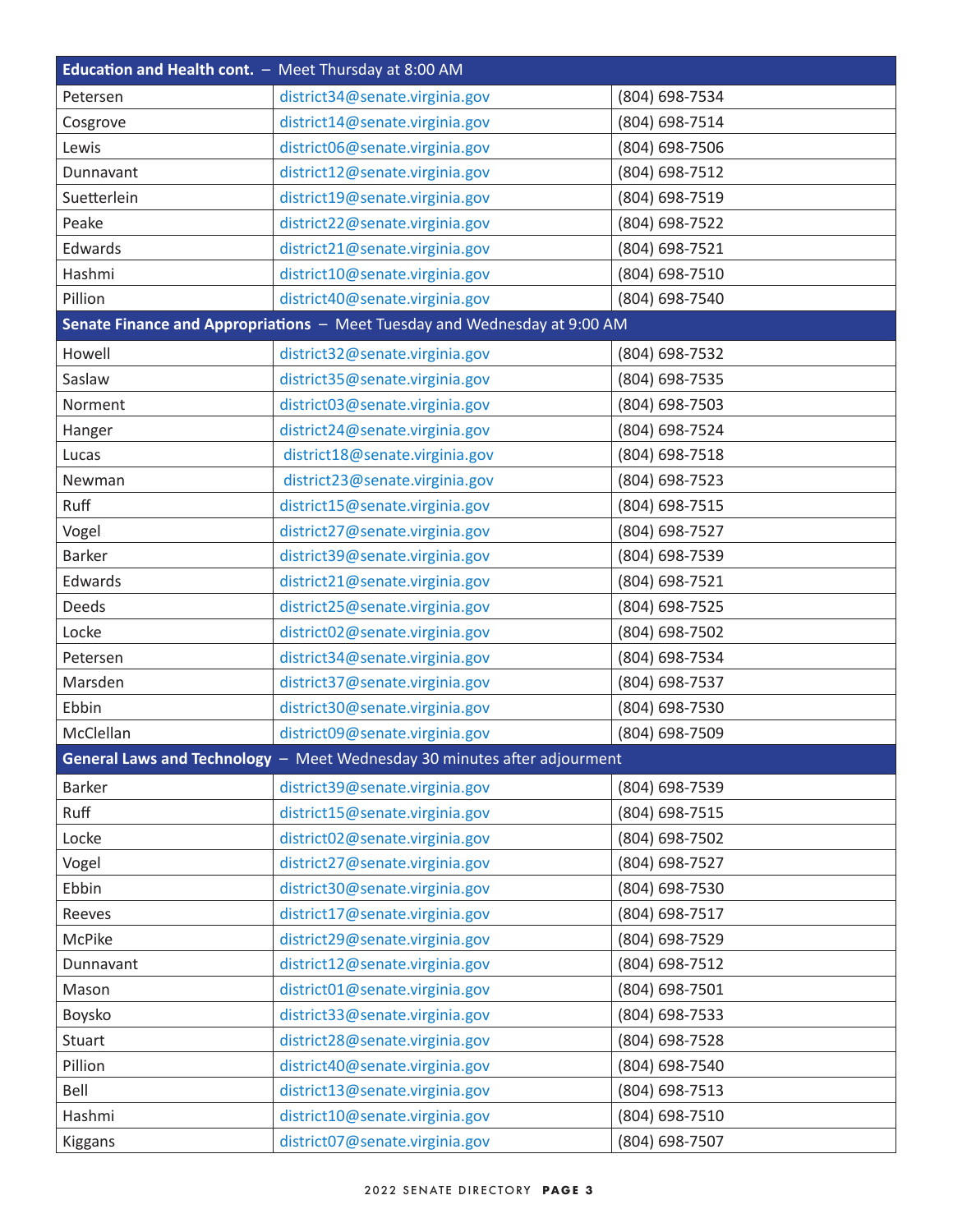<span id="page-3-0"></span>

| Judiciary - Meet Monday 8:00 AM and Wednesday 30 minutes after adjourment |                                                                      |                |
|---------------------------------------------------------------------------|----------------------------------------------------------------------|----------------|
| Edwards                                                                   | district21@senate.virginia.gov                                       | (804) 698-7521 |
| Saslaw                                                                    | district35@senate.virginia.gov                                       | (804) 698-7535 |
| Norment                                                                   | district03@senate.virginia.gov                                       | (804) 698-7503 |
| Lucas                                                                     | district18@senate.virginia.gov                                       | (804) 698-7518 |
| Obenshain                                                                 | district26@senate.virginia.gov                                       | (804) 698-7526 |
| McDougle                                                                  | district04@senate.virginia.gov                                       | (804) 698-7504 |
| Stuart                                                                    | district28@senate.virginia.gov                                       | (804) 698-7528 |
| Stanley                                                                   | district20@senate.virginia.gov                                       | (804) 698-7520 |
| Deeds                                                                     | district25@senate.virginia.gov                                       | (804) 698-7525 |
| Petersen                                                                  | district34@senate.virginia.gov                                       | (804) 698-7534 |
| Surovell                                                                  | district36@senate.virginia.gov                                       | (804) 698-7536 |
| McClellan                                                                 | district09@senate.virginia.gov                                       | (804) 698-7509 |
| Boysko                                                                    | district33@senate.virginia.gov                                       | (804) 698-7533 |
| Morrissey                                                                 | district16@senate.virginia.gov                                       | (804) 698-7516 |
| Peake                                                                     | district22@senate.virginia.gov                                       | (804) 698-7522 |
| Local Government - Meet Monday, 9:00 AM                                   |                                                                      |                |
| Lewis                                                                     | district06@senate.virginia.gov                                       | (804) 698-7506 |
| Hanger                                                                    | district24@senate.virginia.gov                                       | (804) 698-7524 |
| Stanley                                                                   | district20@senate.virginia.gov                                       | (804) 698-7520 |
| Favola                                                                    | district31@senate.virginia.gov                                       | (804) 698-7531 |
| DeSteph                                                                   | district08@senate.virginia.gov                                       | (804) 698-7508 |
| Dunnavant                                                                 | district12@senate.virginia.gov                                       | (804) 698-7512 |
| <b>McPike</b>                                                             | district29@senate.virginia.gov                                       | (804) 698-7529 |
| Howell                                                                    | district32@senate.virginia.gov                                       | (804) 698-7532 |
| Spruill                                                                   | district05@senate.virginia.gov                                       | (804) 698-7505 |
| Morrissey                                                                 | district16@senate.virginia.gov                                       | (804) 698-7516 |
| Pillion                                                                   | district40@senate.virginia.gov                                       | (804) 698-7540 |
| Bell                                                                      | district13@senate.virginia.gov                                       | (804) 698-7513 |
| Hashmi                                                                    | district10@senate.virginia.gov                                       | (804) 698-7510 |
| Kiggans                                                                   | district07@senate.virginia.gov                                       | (804) 698-7507 |
| Reeves                                                                    | district17@senate.virginia.gov                                       | (804) 698-7517 |
|                                                                           | Privileges and Elections - Meet Tuesday 15 minutes after adjournment |                |
| Deeds                                                                     | district25@senate.virginia.gov                                       | (804) 698-7525 |
| Howell                                                                    | district32@senate.virginia.gov                                       | (804) 698-7532 |
| Vogel                                                                     | district27@senate.virginia.gov                                       | (804) 698-7527 |
| Reeves                                                                    | district17@senate.virginia.gov                                       | (804) 698-7517 |
| Ebbin                                                                     | district30@senate.virginia.gov                                       | (804) 698-7530 |
| Ruff                                                                      | district15@senate.virginia.gov                                       | (804) 698-7515 |
| Spruill                                                                   | district05@senate.virginia.gov                                       | (804) 698-7505 |
| Peake                                                                     | district22@senate.virginia.gov                                       | (804) 698-7522 |
| McDougle                                                                  | district04@senate.virginia.gov                                       | (804) 698-7504 |
| Surovell                                                                  | district36@senate.virginia.gov                                       | (804) 698-7536 |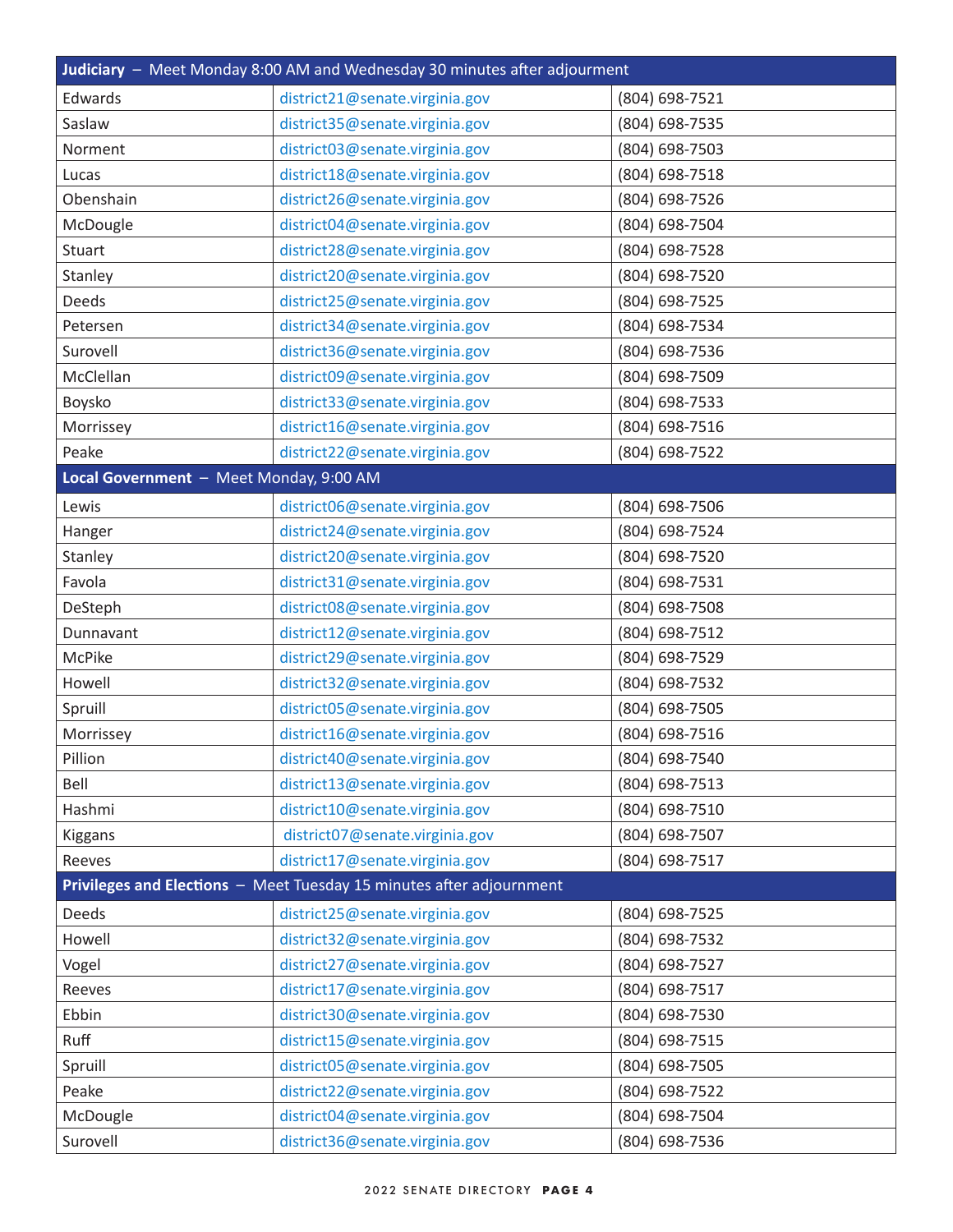<span id="page-4-0"></span>

| Privileges and Elections cont. - Meet Tuesday 15 minutes after adjournment |                                                             |                |
|----------------------------------------------------------------------------|-------------------------------------------------------------|----------------|
| Mason                                                                      | district01@senate.virginia.gov                              | (804) 698-7501 |
| McClellan                                                                  | district09@senate.virginia.gov                              | (804) 698-7509 |
| Boysko                                                                     | district33@senate.virginia.gov                              | (804) 698-7533 |
| Bell                                                                       | district13@senate.virginia.gov                              | (804) 698-7513 |
| Dunnavant                                                                  | district12@senate.virginia.gov                              | (804) 698-7512 |
| Rehabilitation and Social Services - Meet Friday 8:30 AM                   |                                                             |                |
| Favola                                                                     | district31@senate.virginia.gov                              | (804) 698-7531 |
| Hanger                                                                     | district24@senate.virginia.gov                              | (804) 698-7524 |
| Locke                                                                      | district02@senate.virginia.gov                              | (804) 698-7502 |
| McDougle                                                                   | district04@senate.virginia.gov                              | (804) 698-7504 |
| Reeves                                                                     | district17@senate.virginia.gov                              | (804) 698-7517 |
| Cosgrove                                                                   | district14@senate.virginia.gov                              | (804) 698-7514 |
| Surovell                                                                   | district36@senate.virginia.gov                              | (804) 698-7536 |
| DeSteph                                                                    | district08@senate.virginia.gov                              | (804) 698-7508 |
| McPike                                                                     | district29@senate.virginia.gov                              | (804) 698-7529 |
| Spruill                                                                    | district05@senate.virginia.gov                              | (804) 698-7505 |
| Mason                                                                      | district01@senate.virginia.gov                              | (804) 698-7501 |
| Boysko                                                                     | district33@senate.virginia.gov                              | (804) 698-7533 |
| Morrissey                                                                  | district16@senate.virginia.gov                              | (804) 698-7516 |
| Kiggans                                                                    | district07@senate.virginia.gov                              | (804) 698-7507 |
| Stuart                                                                     | district28@senate.virginia.gov                              | (804) 698-7528 |
| Rules - Meet upon call of chair                                            |                                                             |                |
| Locke                                                                      | district02@senate.virginia.gov                              | (804) 698-7502 |
| Saslaw                                                                     | district35@senate.virginia.gov                              | (804) 698-7535 |
| Howell                                                                     | district32@senate.virginia.gov                              | (804) 698-7532 |
| Lucas                                                                      | district18@senate.virginia.gov                              | (804) 698-7518 |
| Edwards                                                                    | district21@senate.virginia.gov                              | (804) 698-7521 |
| Deeds                                                                      | district25@senate.virginia.gov                              | (804) 698-7525 |
| Marsden                                                                    | district37@senate.virginia.gov                              | (804) 698-7537 |
| Petersen                                                                   | district34@senate.virginia.gov                              | (804) 698-7534 |
| Barker                                                                     | district39@senate.virginia.gov                              | (804) 698-7539 |
| Favola                                                                     | district31@senate.virginia.gov                              | (804) 698-7531 |
| Lewis                                                                      | district06@senate.virginia.gov                              | (804) 698-7506 |
| Norment                                                                    | district03@senate.virginia.gov                              | (804) 698-7503 |
| McDougle                                                                   | district04@senate.virginia.gov                              | (804) 698-7504 |
| Vogel                                                                      | district27@senate.virginia.gov                              | (804) 698-7527 |
| McPike                                                                     | district29@senate.virginia.gov                              | (804) 698-7529 |
|                                                                            | Transportation - Meet Thursday 15 minutes after adjournment |                |
| Marsden                                                                    | district37@senate.virginia.gov                              | (804) 698-7537 |
| Newman                                                                     | district23@senate.virginia.gov                              | (804) 698-7523 |
| Favola                                                                     | district31@senate.virginia.gov                              | (804) 698-7531 |
| Cosgrove                                                                   | district14@senate.virginia.gov                              | (804) 698-7514 |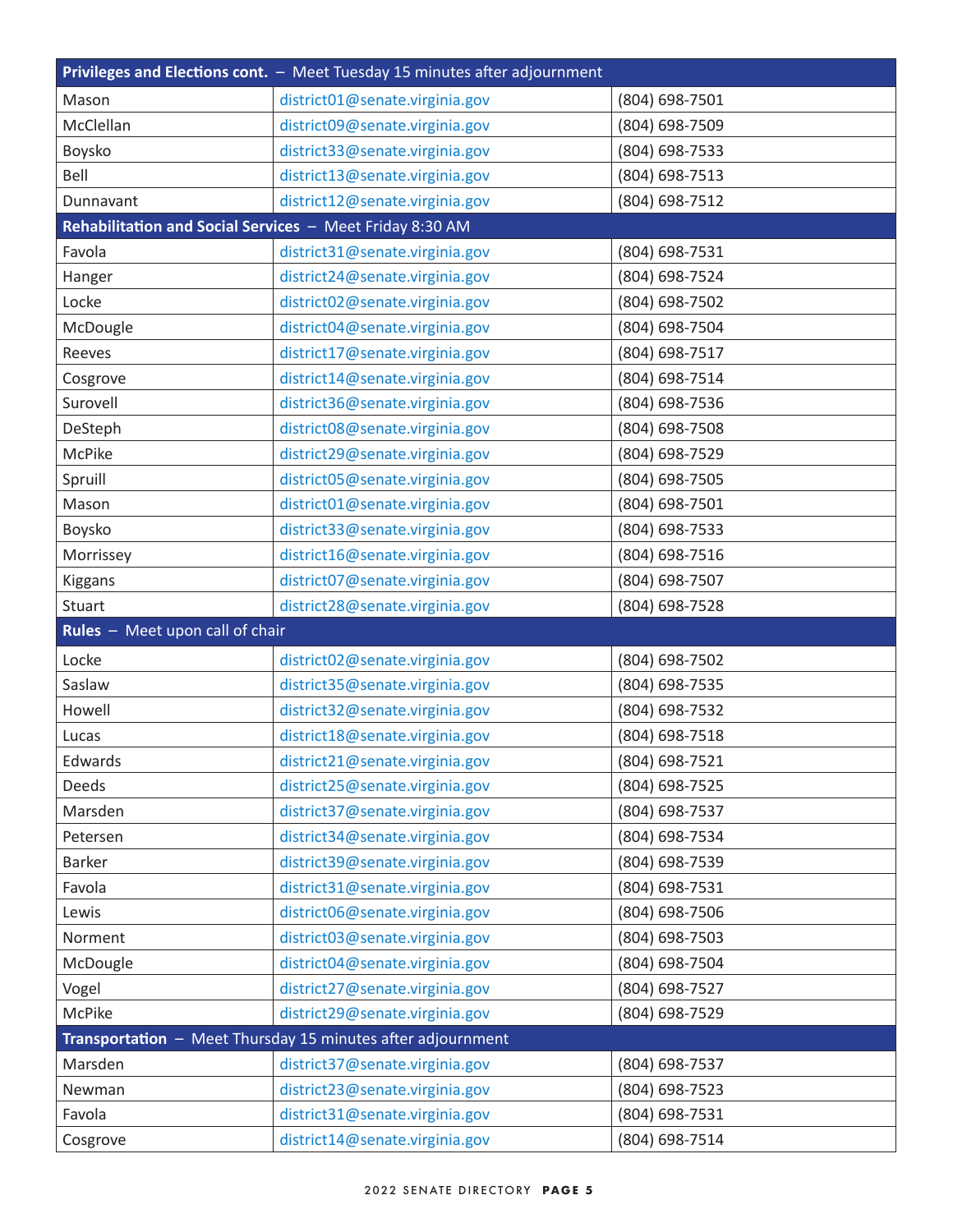<span id="page-5-0"></span>

| <b>Transportation cont.</b> - Meet Thursday 15 minutes after adjournment |                                |                |
|--------------------------------------------------------------------------|--------------------------------|----------------|
| DeSteph                                                                  | district08@senate.virginia.gov | (804) 698-7508 |
| Suetterlein                                                              | district19@senate.virginia.gov | (804) 698-7519 |
| <b>McClellan</b>                                                         | district09@senate.virginia.gov | (804) 698-7509 |
| Peake                                                                    | district22@senate.virginia.gov | (804) 698-7522 |
| Boysko                                                                   | district33@senate.virginia.gov | (804) 698-7533 |
| Obenshain                                                                | district26@senate.virginia.gov | (804) 698-7526 |
| Ebbin                                                                    | district30@senate.virginia.gov | (804) 698-7530 |
| Surovell                                                                 | district36@senate.virginia.gov | (804) 698-7536 |
| McPike                                                                   | district29@senate.virginia.gov | (804) 698-7529 |
| Spruill                                                                  | district05@senate.virginia.gov | (804) 698-7505 |
| Stanley                                                                  | district20@senate.virginia.gov | (804) 698-7520 |

## **2022 Senate Finance and Appropriations Subcommittees**

| K-12 Education - Meet Thursday 3:00 PM                            |                                |                |
|-------------------------------------------------------------------|--------------------------------|----------------|
| Saslaw                                                            | district35@senate.virginia.gov | (804) 698-7535 |
| Howell                                                            | district32@senate.virginia.gov | (804) 698-7532 |
| Norment                                                           | district03@senate.virginia.gov | (804) 698-7503 |
| McClellan                                                         | district09@senate.virginia.gov | (804) 698-7509 |
| Capital Outlay - Meet Friday 8:00 PM                              |                                |                |
| <b>Deeds</b>                                                      | district25@senate.virginia.gov | (804) 698-7525 |
| Norment                                                           | district03@senate.virginia.gov | (804) 698-7503 |
| Howell                                                            | district32@senate.virginia.gov | (804) 698-7532 |
| Saslaw                                                            | district35@senate.virginia.gov | (804) 698-7535 |
| Hanger                                                            | district24@senate.virginia.gov | (804) 698-7524 |
| Locke                                                             | district02@senate.virginia.gov | (804) 698-7502 |
| Health and Human Resources - Meet Monday 4:00 PM                  |                                |                |
| Howell                                                            | district32@senate.virginia.gov | (804) 698-7532 |
| Hanger                                                            | district24@senate.virginia.gov | (804) 698-7524 |
| Vogel                                                             | district27@senate.virginia.gov | (804) 698-7527 |
| <b>Barker</b>                                                     | district39@senate.virginia.gov | (804) 698-7539 |
| Deeds                                                             | district25@senate.virginia.gov | (804) 698-7525 |
| Ebbin                                                             | district30@senate.virginia.gov | (804) 698-7530 |
| McClellan                                                         | district09@senate.virginia.gov | (804) 698-7509 |
| Economic Development and Natural Resources - Meet Tuesday 7:30 AM |                                |                |
| Marsden                                                           | district37@senate.virginia.gov | (804) 698-7537 |
| Ruff                                                              | district15@senate.virginia.gov | (804) 698-7515 |
| Howell                                                            | district32@senate.virginia.gov | (804) 698-7532 |
| Saslaw                                                            | district35@senate.virginia.gov | (804) 698-7535 |
| Hanger                                                            | district24@senate.virginia.gov | (804) 698-7524 |
| <b>Barker</b>                                                     | district39@senate.virginia.gov | (804) 698-7539 |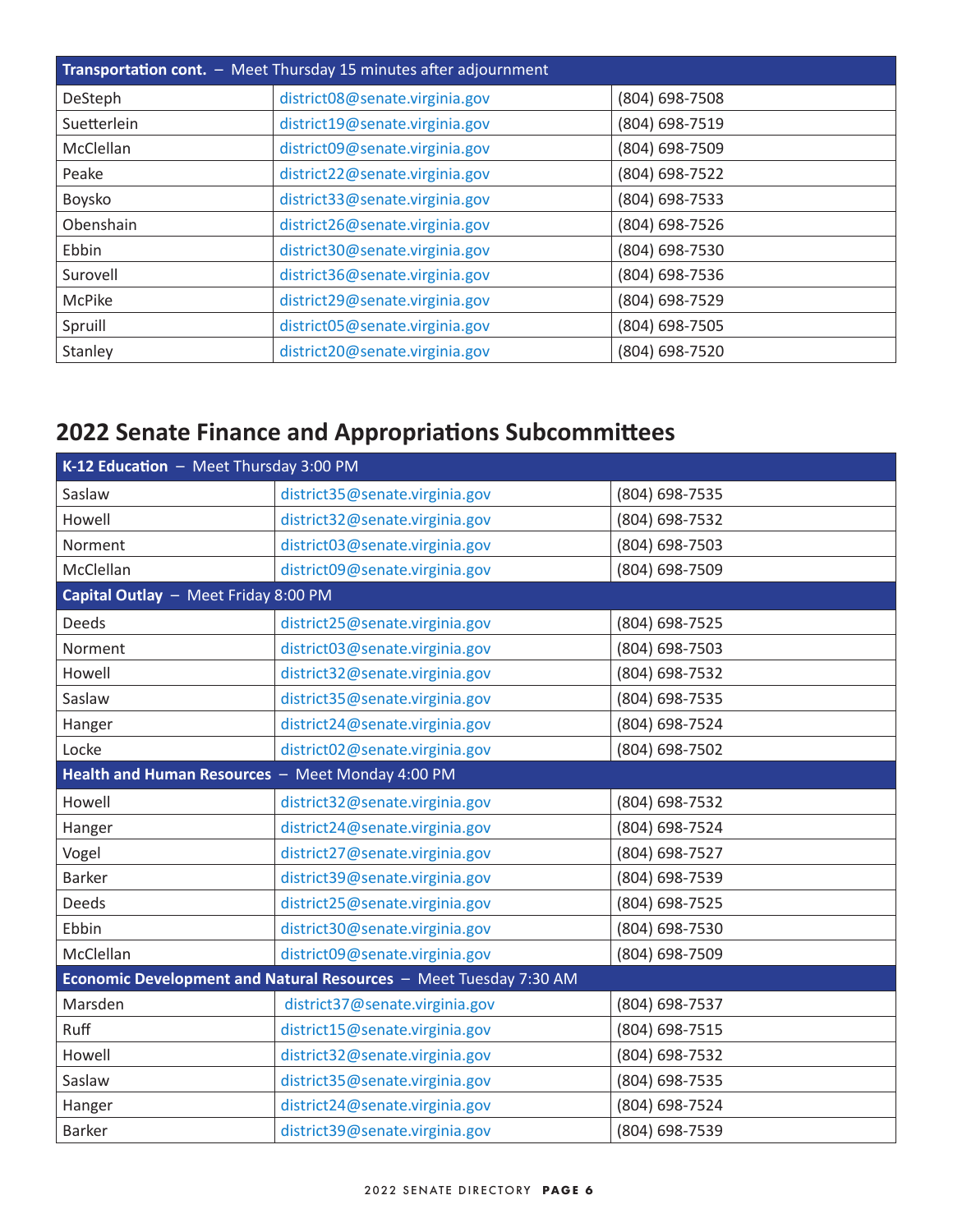## <span id="page-6-0"></span>**2022 Senate Finance and Appropriations Subcommittees cont.**

| General Government - Meet Tuesday 7:30 AM |                                |                |
|-------------------------------------------|--------------------------------|----------------|
| Petersen                                  | district34@senate.virginia.gov | (804) 698-7534 |
| Newman                                    | district23@senate.virginia.gov | (804) 698-7523 |
| Lucas                                     | district18@senate.virginia.gov | (804) 698-7518 |
| Vogel                                     | district27@senate.virginia.gov | (804) 698-7527 |
| Locke                                     | district02@senate.virginia.gov | (804) 698-7502 |
| Ebbin                                     | district30@senate.virginia.gov | (804) 698-7530 |
| Higher Education - Meet Tuesday 3:30 PM   |                                |                |
| Locke                                     | district02@senate.virginia.gov | (804) 698-7502 |
| Howell                                    | district32@senate.virginia.gov | (804) 698-7532 |
| Saslaw                                    | district35@senate.virginia.gov | (804) 698-7535 |
| Norment                                   | district03@senate.virginia.gov | (804) 698-7503 |
| Ruff                                      | district15@senate.virginia.gov | (804) 698-7515 |
| Edwards                                   | district21@senate.virginia.gov | (804) 698-7521 |
| Public Safety - Meet Wednesday 7:30 AM    |                                |                |
| Lucas                                     | district18@senate.virginia.gov | (804) 698-7518 |
| Norment                                   | district03@senate.virginia.gov | (804) 698-7503 |
| Ruff                                      | district15@senate.virginia.gov | (804) 698-7515 |
| Edwards                                   | district21@senate.virginia.gov | (804) 698-7521 |
| Petersen                                  | district34@senate.virginia.gov | (804) 698-7534 |
| Marsden                                   | district37@senate.virginia.gov | (804) 698-7537 |
| Ebbin                                     | district30@senate.virginia.gov | (804) 698-7530 |
| Transportation - Meet Wednesday 4:00 PM   |                                |                |
| <b>Barker</b>                             | district39@senate.virginia.gov | (804) 698-7539 |
| Saslaw                                    | district35@senate.virginia.gov | (804) 698-7535 |
| Hanger                                    | district24@senate.virginia.gov | (804) 698-7524 |
| Newman                                    | district23@senate.virginia.gov | (804) 698-7523 |
| <b>Deeds</b>                              | district25@senate.virginia.gov | (804) 698-7525 |
| Marsden                                   | district37@senate.virginia.gov | (804) 698-7537 |
| McClellan                                 | district09@senate.virginia.gov | (804) 698-7509 |
| <b>Claims</b>                             |                                |                |
| Edwards                                   | district21@senate.virginia.gov | (804) 698-7521 |
| Lucas                                     | district18@senate.virginia.gov | (804) 698-7518 |
| Vogel                                     | district27@senate.virginia.gov | (804) 698-7527 |
| Petersen                                  | district34@senate.virginia.gov | (804) 698-7534 |
| <b>Resources</b>                          |                                |                |
| Howell                                    | district32@senate.virginia.gov | (804) 698-7532 |
| Norment                                   | district03@senate.virginia.gov | (804) 698-7503 |
| Newman                                    | district23@senate.virginia.gov | (804) 698-7523 |
| Barker                                    | district39@senate.virginia.gov | (804) 698-7539 |
| McClellan                                 | district09@senate.virginia.gov | (804) 698-7509 |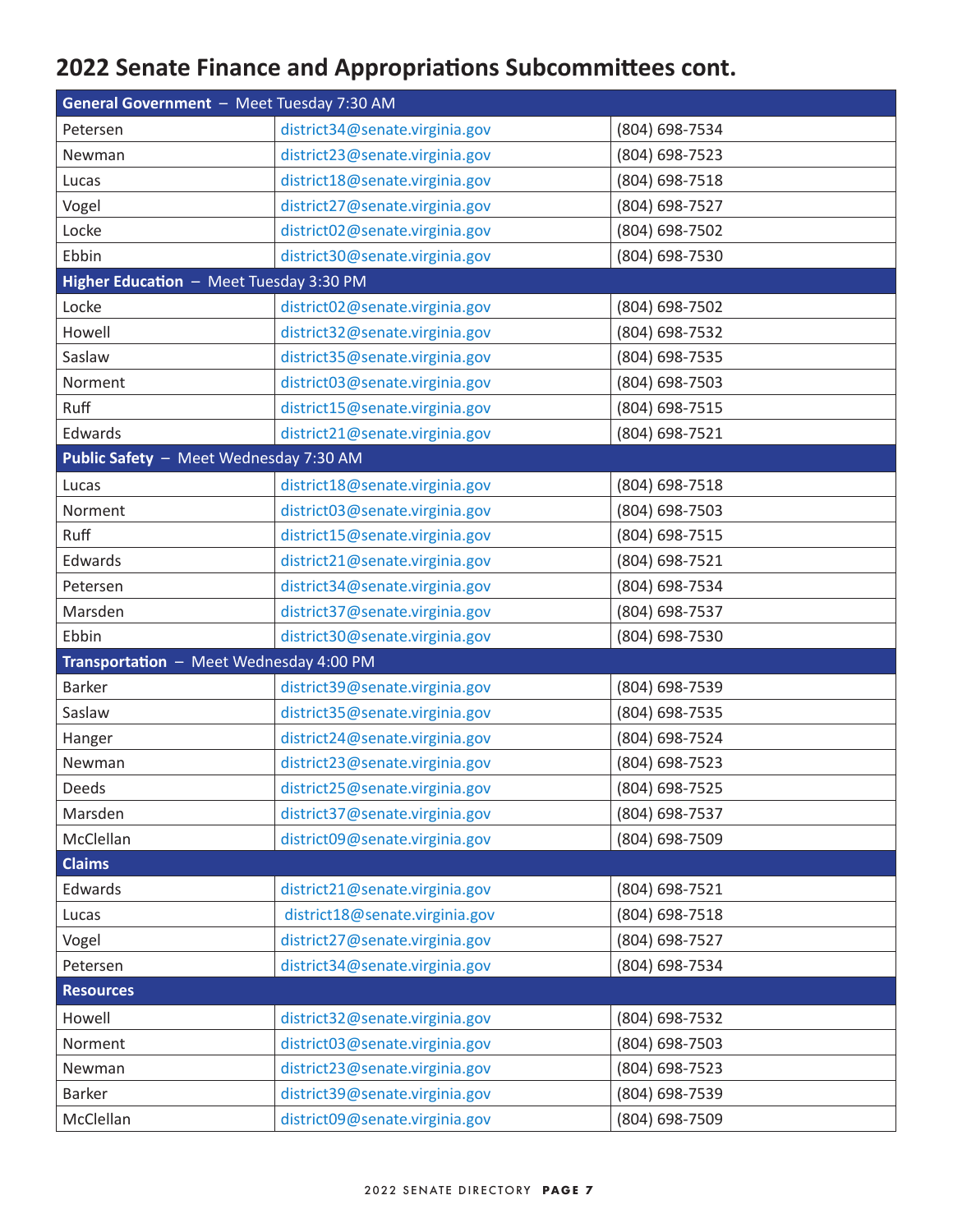## <span id="page-7-0"></span>**2022 Senate Finance and Appropriations Subcommittees cont.**

| <b>Special on Tax Conformity</b> |                                |                |
|----------------------------------|--------------------------------|----------------|
| <b>Barker</b>                    | district39@senate.virginia.gov | (804) 698-7539 |
| Howell                           | district32@senate.virginia.gov | (804) 698-7532 |
| Norment                          | district03@senate.virginia.gov | (804) 698-7503 |
| Newman                           | district23@senate.virginia.gov | (804) 698-7523 |
| Locke                            | district02@senate.virginia.gov | (804) 698-7502 |
| Petersen                         | district34@senate.virginia.gov | (804) 698-7534 |

## **2022 Senate Agriculture, Conservation, and Natural Resources Subcommittees**

| <b>Companion Animals</b> |                                |                |
|--------------------------|--------------------------------|----------------|
| Marsden                  | district37@senate.virginia.gov | (804) 698-7537 |
| Favola                   | district31@senate.virginia.gov | (804) 698-7531 |
| Pillion                  | district40@senate.virginia.gov | (804) 698-7540 |
| Hemp                     |                                |                |
| Morissey                 | district16@senate.virginia.gov | (804) 698-7516 |
| Ruff                     | district15@senate.virginia.gov | (804) 698-7515 |
| Suetterlein              | district19@senate.virginia.gov | (804) 698-7519 |
| <b>Menhaden</b>          |                                |                |
| Mason                    | district01@senate.virginia.gov | (804) 698-7501 |
| Lewis                    | district06@senate.virginia.gov | (804) 698-7506 |
| <b>Stuart</b>            | district28@senate.virginia.gov | (804) 698-7528 |
| McClellan                | district09@senate.virginia.gov | (804) 698-7509 |

### **2022 Commerce and Labor Subcommittees**

| <b>Energy</b>           |                                |                |
|-------------------------|--------------------------------|----------------|
| Spruill                 | district05@senate.virginia.gov | (804) 698-7505 |
| Norment                 | district03@senate.virginia.gov | (804) 698-7503 |
| Newman                  | district23@senate.virginia.gov | (804) 698-7523 |
| Lucas                   | district18@senate.virginia.gov | (804) 698-7518 |
| Marsden                 | district37@senate.virginia.gov | (804) 698-7537 |
| <b>Health Insurance</b> |                                |                |
| <b>Barker</b>           | district39@senate.virginia.gov | (804) 698-7539 |
| Edwards                 | district21@senate.virginia.gov | (804) 698-7521 |
| Obenshain               | district26@senate.virginia.gov | (804) 698-7526 |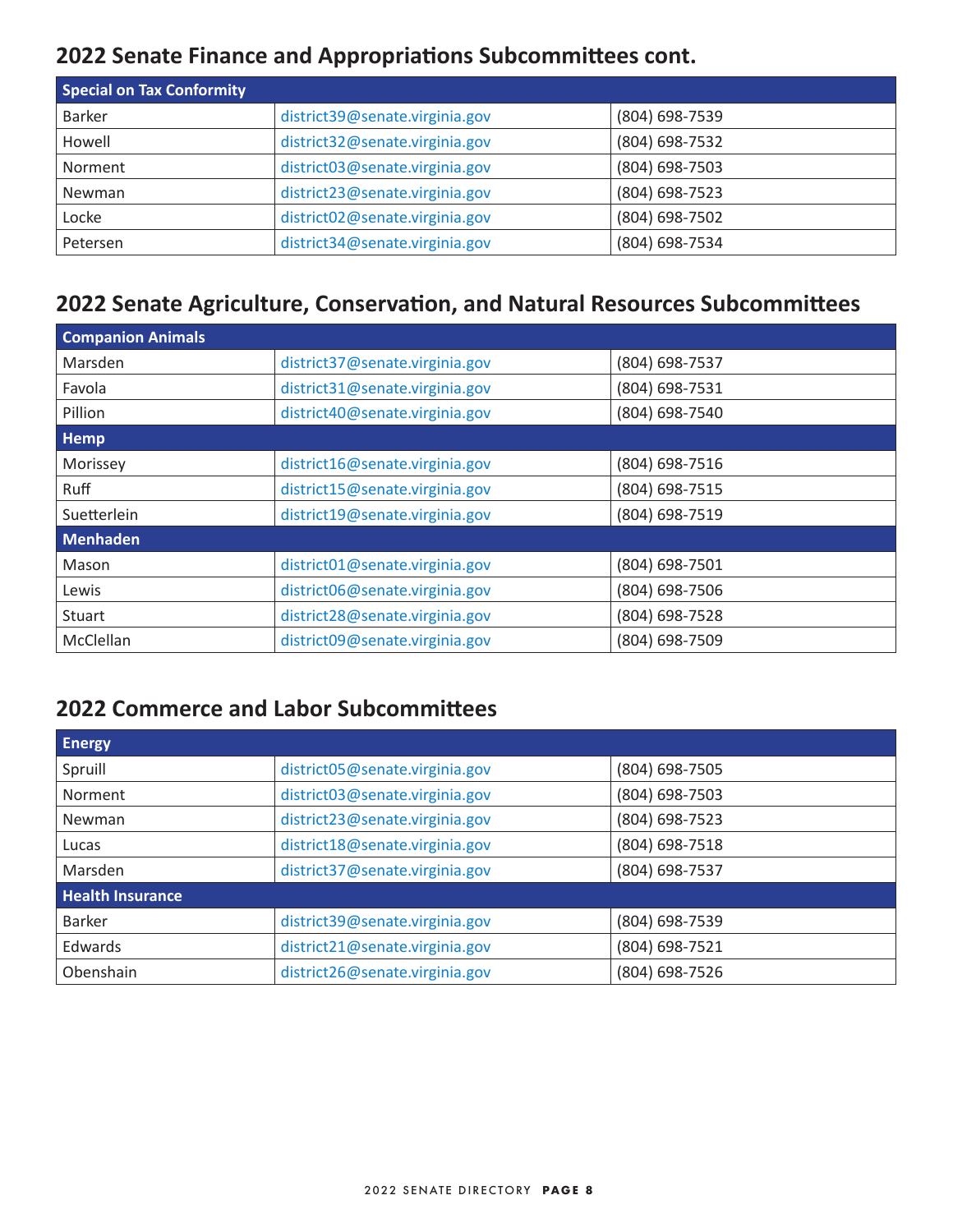## <span id="page-8-0"></span>**2022 Education and Public Health Subcommittees**

| <b>Certificate of Public Need</b>        |                                                               |                |
|------------------------------------------|---------------------------------------------------------------|----------------|
| Lucas                                    | district18@senate.virginia.gov                                | (804) 698-7518 |
| Saslaw                                   | district35@senate.virginia.gov                                | (804) 698-7535 |
| Newman                                   | district23@senate.virginia.gov                                | (804) 698-7523 |
| Petersen                                 | district34@senate.virginia.gov                                | (804) 698-7534 |
| <b>Barker</b>                            | district39@senate.virginia.gov                                | (804) 698-7539 |
| Cosgrove                                 | district14@senate.virginia.gov                                | (804) 698-7514 |
| Dunnavant                                | district12@senate.virginia.gov                                | (804) 698-7512 |
| Health - Meet Tuesday 4:00 PM            |                                                               |                |
| Lewis                                    | district06@senate.virginia.gov                                | (804) 698-7506 |
| Saslaw                                   | district35@senate.virginia.gov                                | (804) 698-7535 |
| <b>Barker</b>                            | district39@senate.virginia.gov                                | (804) 698-7539 |
| Dunnavant                                | district12@senate.virginia.gov                                | (804) 698-7512 |
| Suetterlein                              | district19@senate.virginia.gov                                | (804) 698-7519 |
| Health Professions - Meet Friday 8:30 AM |                                                               |                |
| <b>Barker</b>                            | district39@senate.virginia.gov                                | (804) 698-7539 |
| Saslaw                                   | district35@senate.virginia.gov                                | (804) 698-7535 |
| Newman                                   | district23@senate.virginia.gov                                | (804) 698-7523 |
| Edwards                                  | district21@senate.virginia.gov                                | (804) 698-7521 |
| Lewis                                    | district06@senate.virginia.gov                                | (804) 698-7506 |
| Dunnavant                                | district12@senate.virginia.gov                                | (804) 698-7512 |
| Suetterlein                              | district19@senate.virginia.gov                                | (804) 698-7519 |
| Pillion                                  | district40@senate.virginia.gov                                | (804) 698-7540 |
|                                          | Higher Education - Meet Monday 30 minutes after adjournment   |                |
| Locke                                    | district02@senate.virginia.gov                                | (804) 698-7502 |
| Petersen                                 | district34@senate.virginia.gov                                | (804) 698-7534 |
| Cosgrove                                 | district14@senate.virginia.gov                                | (804) 698-7514 |
| Hashmi                                   | district10@senate.virginia.gov                                | (804) 698-7510 |
|                                          | Public Education - Meet Thursday 30 minutes after adjournment |                |
| Hashmi                                   | district10@senate.virginia.gov                                | (804) 698-7510 |
| Howell                                   | district32@senate.virginia.gov                                | (804) 698-7532 |
| Locke                                    | district02@senate.virginia.gov                                | (804) 698-7502 |
| Dunnavant                                | district12@senate.virginia.gov                                | (804) 698-7512 |
| Peake                                    | district22@senate.virginia.gov                                | (804) 698-7522 |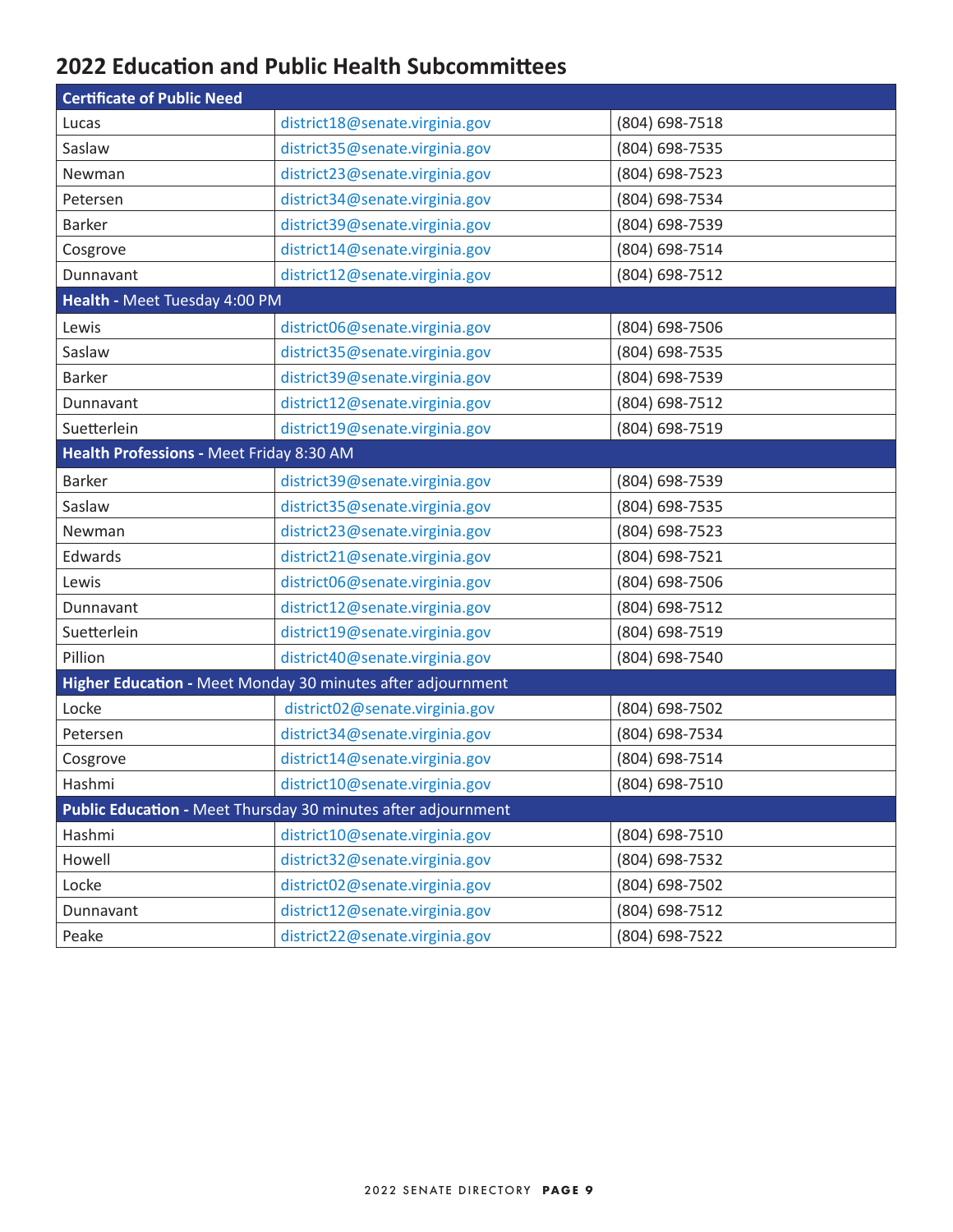## <span id="page-9-0"></span>**2022 General Laws and Technology Subcommittee**

| <b>Gaming</b>    |                                |                |
|------------------|--------------------------------|----------------|
| <b>McPike</b>    | district29@senate.virginia.gov | (804) 698-7529 |
| Ebbin            | district30@senate.virginia.gov | (804) 698-7530 |
| Mason            | district01@senate.virginia.gov | (804) 698-7501 |
| Boysko           | district33@senate.virginia.gov | (804) 698-7533 |
| Bell             | district13@senate.virginia.gov | (804) 698-7513 |
| <b>Ruff</b>      | district15@senate.virginia.gov | (804) 698-7515 |
| <b>Dunnavant</b> | district12@senate.virginia.gov | (804) 698-7512 |
| Pillion          | district40@senate.virginia.gov | (804) 698-7540 |
| Kiggans          | district07@senate.virginia.gov | (804) 698-7507 |

## **2022 Judiciary Subcommittees**

| <b>Civil Law</b>    |                                |                |
|---------------------|--------------------------------|----------------|
| Petersen            | district34@senate.virginia.gov | (804) 698-7534 |
| Lucas               | district18@senate.virginia.gov | (804) 698-7518 |
| <b>Norment</b>      | district03@senate.virginia.gov | (804) 698-7503 |
| Obenshain           | district26@senate.virginia.gov | (804) 698-7526 |
| Boysko              | district33@senate.virginia.gov | (804) 698-7533 |
| Surovell            | district36@senate.virginia.gov | (804) 698-7536 |
| <b>Criminal Law</b> |                                |                |
| <b>Deeds</b>        | district25@senate.virginia.gov | (804) 698-7525 |
| Saslaw              | district35@senate.virginia.gov | (804) 698-7535 |
| McDougle            | district04@senate.virginia.gov | (804) 698-7504 |
| <b>Stuart</b>       | district28@senate.virginia.gov | (804) 698-7528 |
| Stanley             | district20@senate.virginia.gov | (804) 698-7520 |
| Morrissey           | district16@senate.virginia.gov | (804) 698-7516 |
| McClellan           | district09@senate.virginia.gov | (804) 698-7509 |

## **2022 Local Government Subcommittee**

| <b>Charters</b> |                                |                |
|-----------------|--------------------------------|----------------|
| Spruill         | district05@senate.virginia.gov | (804) 698-7505 |
| Pillion         | district40@senate.virginia.gov | (804) 698-7540 |
| Bell            | district13@senate.virginia.gov | (804) 698-7513 |
| Hashmi          | district10@senate.virginia.gov | (804) 698-7510 |
| Kiggans         | district07@senate.virginia.gov | (804) 698-7507 |